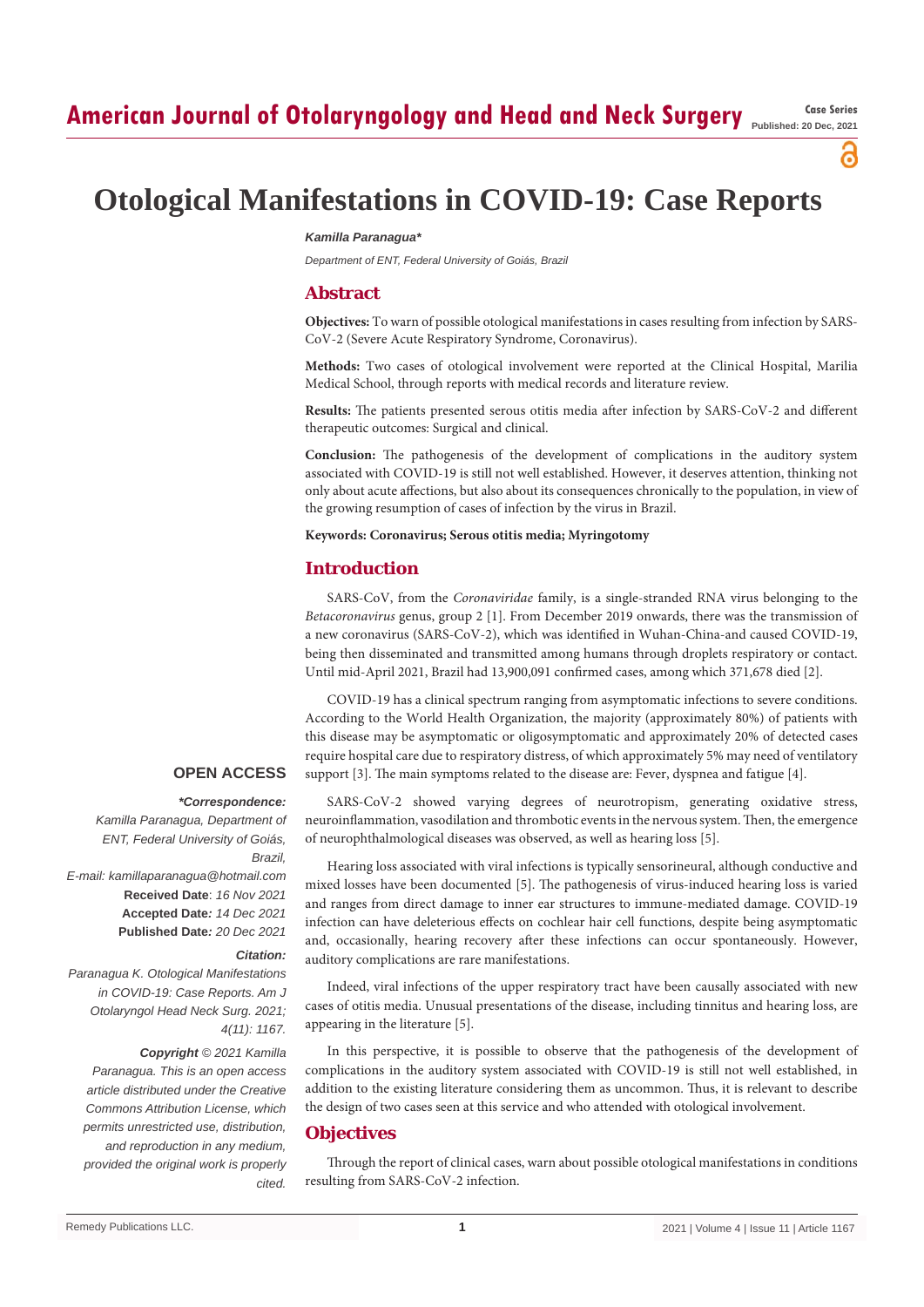#### **Method**

Review of medical records, interviews with patients, photographic records of diagnostic tests to which patients were submitted and literature review. Patients authorized the presentation of their cases by signing the Informed Consent Form (FICF).

#### **Case Series**

#### **Case 1**

ISF, 19 years old, she was seen on 01/20/21, complaining of ear fullness in the right ear, after testing positive for COVID-19 on 12/24/20. After 10 days, he developed otalgia and ipsilateral aural fullness. Denied other otolaryngological complaints.

Background: Allergic rhinitis and asthma.

Onotoscopy: Bilaterally integral and opaque tympanic membrane, with central hyperemia on the right.

At anterior rhinoscopy: pale mucosa. Oroscopy: grade 2+/4+ hypertrophic pharyngeal tonsils.

After anamnesis and physical examination, serous otitis media was hypothesized. Amoxicillin with clavulanate was prescribed for 10 days, intranasal mometasone, and additional tests were requested-pure tone and vocal Audiometry with Immittance testing (A+I), Brainstem Auditory Evoked Potential (BAEP), Otoacoustic Emissions (OEA) and nasofibroscopy. With worsening of otalgia after 7 days, the prescription of a depot corticosteroid (intramuscular betamethasone) was added to the procedure.

In the OEA exam, the right ear did not present distortion productevoked otoacoustic emissions in the frequencies of 357 Hz to 5649 Hz, with absence of responses in 3 low, 3 medium and 3 high frequencies. Left ear did not present distortion product-evoked otoacoustic



**Figure 2:** Ear computed tomography without contrast, right ear window. A: coronal view.

emissions in the frequencies of 2000 Hz, 3991 Hz and 5649 Hz, with absence of responses in 1 medium and 2 high frequencies. Finally, at nasofibroscopy, the nasal mucosa was pale, with no other findings; concluding a chronic rhinopathy.

As a final procedure, antibiotics were changed to axetilcefuroxime and a computed tomography of the ears was requested, with maintenance of fever, ear pain and ear fullness after 6 days.

On Computed Tomography (CT) examination of the ears (Figure 2), a small amount of material with soft tissue density is noted in some mastoid cells on the right and in the meso and ipsilateral hypotympanum, suggesting otomastoiditis.

The antibiotic was exchanged for ceftriaxone and reassessed within 72 h. Three days later, the patient returns with pain to swallow and yawn combined with ear fullness. At otoscopy, he maintained central hyperemia in the right ear (Figure 3).

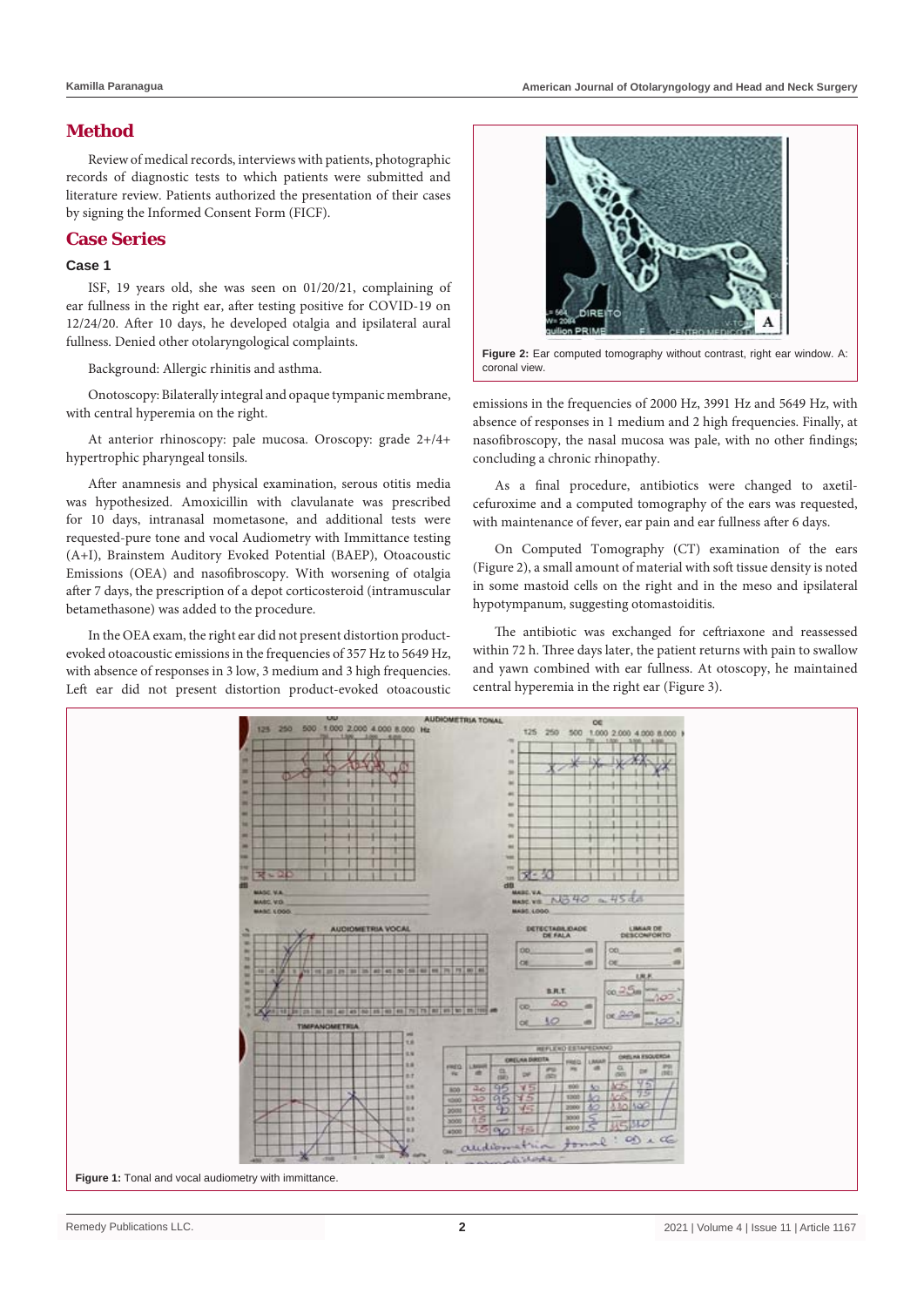

As a management, intravenous ceftriaxone 2 g/day was maintained associated with clindamycin 300 mg and prednisolone 10 mg for 5 days.

Sixteen days after the first consultation, there was no clinical improvement, maintaining the physical examination, opting for myringotomy and placement of a Ventilation Tube (TV) in the operating room.

During the surgical procedure, there was an outflow of mucoid secretion (Figure 4). Thirteen days later, the patient had improved fullness, still with less intense otalgia. After thirty days, he returns with a well-positioned TV, without fullness. Patient denies pain complaints.

#### **Case 2**

DGZ, 37 years old, female, hypothyroid, started flu on 12/31/2020 testing positive for COVID-19 on 01/07/2021, presenting moderate pulmonary involvement and ophthalmological evolution (fly flies) on the tenth day of the condition, in addition to otorhinolaryngological conditions (anosmia, ageusia and otalgia with ear fullness). Since the beginning, he has used oral antibiotics (axetil-cefuroxime and azithromycin) and topical (ciprofloxacin), in addition to oral and intranasal corticosteroids.

On 02/11/2021, he attended the otorhinolaryngology service for the first time due to mild-moderate otalgia (more intense on the right), of a persistent nature, associated with hearing loss and bilateral aural fullness. Tonal and vocal audiometry with thresholds within the normal range, but with a tendency to conductive alteration, suspected of bilateral serous otitis media (Figure 5). Otoscopy: Serous content with retrotympanic air bubbles on the right and retracted tympanic membrane on the left. Initially prescribed 3% topical nasal hypertonic solution and olfactory training.

A new control audiometry was performed on 03/10/2021 (Figure 6), with hearing within normal limits, with only a left ear curve shift in the right ear in tympanometry and absence of bilateral stapedial reflex.

She returned to otorhinolaryngology on 03/11/2021, reporting that he had improved otological complaints, without using analgesics. She reported a return of approximately 70% of her sense of smell, as well as a total improvement in her dysgeusia. On physical examination, absence of right retrotympanic serous content and retracted tympanic membrane. Nasal topical 9% sodium citrate was prescribed for 90 days and olfactory training was maintained. Awaiting return in 2 months for reassessment.

#### **Discussion**

Viral infections of the upper respiratory tract have been causally associated with new cases of otitis media. There is some controversy regarding the importance of individual viral species, but human Coronavirus has been isolated from middle ear fluid and related to otitis media in children. Most patients affected by SARS-CoV-2 are asymptomatic or have mild symptoms. Common symptoms, including fever, cough, fatigue, and gastrointestinal disturbances, have been well documented [4].

Classically, respiratory, cardiac and gastrointestinal symptoms are considered as main focuses, however olfactory and gustatory symptoms, as well as auditory and vestibular symptoms, have also been recently noticed, making possible a neurotropy and neuroinvasion of SARS-CoV-2 that justifies the manifestations in the Peripheral Nervous System (PNS) [1,5,6].

Unusual presentations of the disease as otologic cases, including tinnitus and hearing loss, are increasingly appearing in the literature. Viral infections have been implicated in cases of congenital and acquired hearing loss, which can be unilateral or bilateral [4].

There is currently no evidence to support the presence of SARS-CoV-2 in the middle ear, but the documented findings implicate the virus as a potential source of otologic disorders. Confirming the presence of SARS-CoV-2 is important to fully elucidate the clinical presentations of COVID-19 and to recognize that viral particles can shed during examination and surgical procedures in this area, creating potential risks of infection [4].

There is growing evidence to suggest that ear disorders, specifically hearing loss, may be part of the clinical spectrum of COVID-19 and may, in some cases, signal the onset of the disease [4].

Since WHO is an inflammatory disease, a response to treatment with corticosteroids is assumed. Its use with or without an association



**Figure 4:** Intraoperative video-otoscopy of the right ear.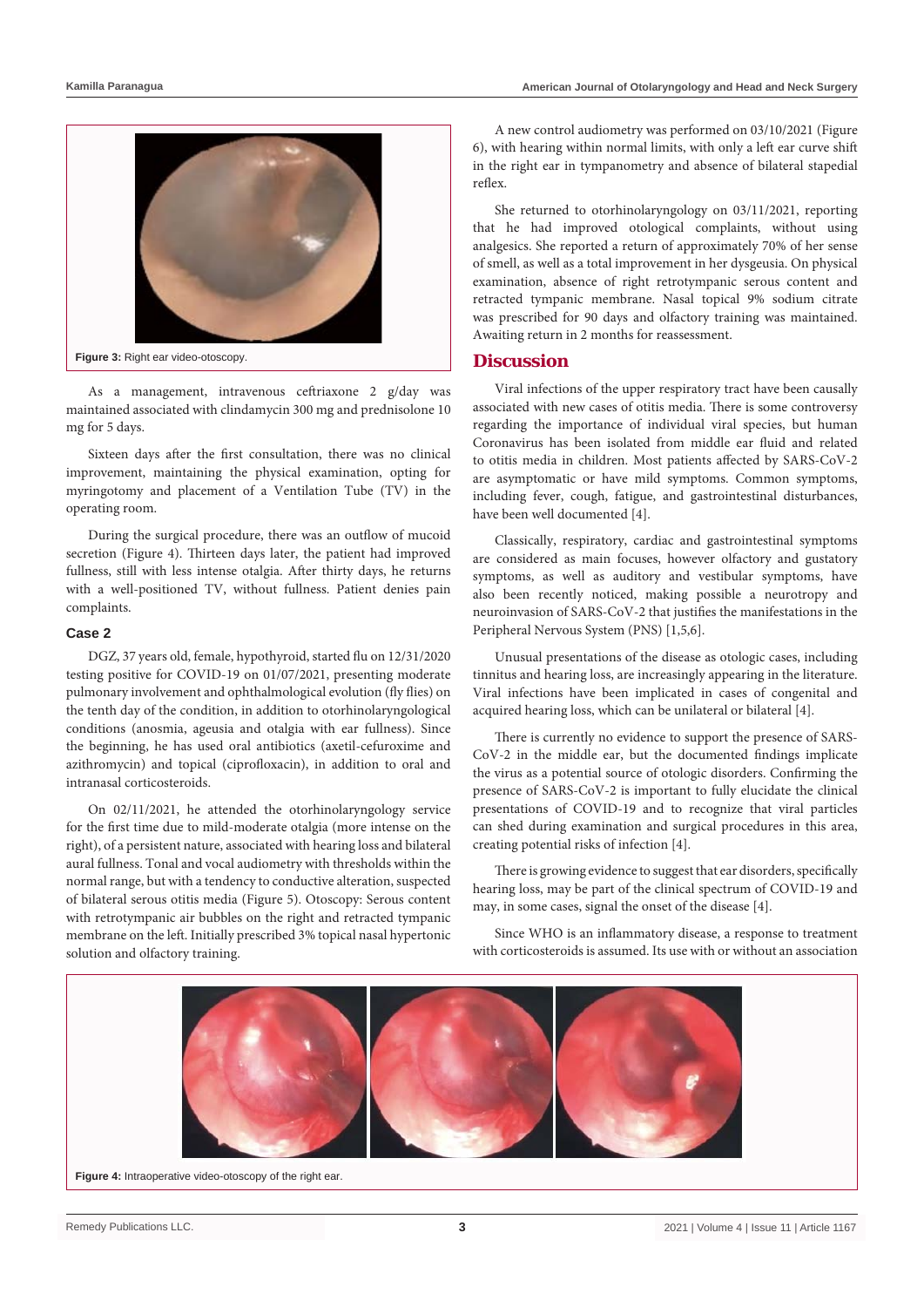



of antibiotics lead to a faster resolution of WHO secretion in the short term. However, over the long term, there is no evidence of benefit over placebo [7]. Its use for a period of seven to 10 days, in most cases, does not require a decreasing dose [8]. When deciding on surgery, tympanotomy/myringotomy for insertion of a Ventilation Tube (VT) is the procedure of choice. The TV stays for an average of 8 to 14 months [7].

In our patients in the reports, the findings for WHO had different outcomes: with the first patient not responding to clinical treatment with corticosteroids (intranasal and systemic) associated with oral antibiotics, maintaining important symptoms requiring

myringotomy and VT insertion with complete resolution of the picture 44 days after the surgical approach; while the second, due to ophthalmological findings that contraindicated corticosteroids, evolved with good resolution only with topical nasal treatment with 3% intranasal hypertonic solution with progressive improvement after the 6<sup>th</sup> day of use, maintaining the treatment for 28 days until complete resolution of the condition.

#### **Conclusion**

Infection by SARS-CoV-2 can present otological manifestations, such as serous otitis media and otomastoiditis, associated or not with some degree of impairment of the auditory function. Therefore,